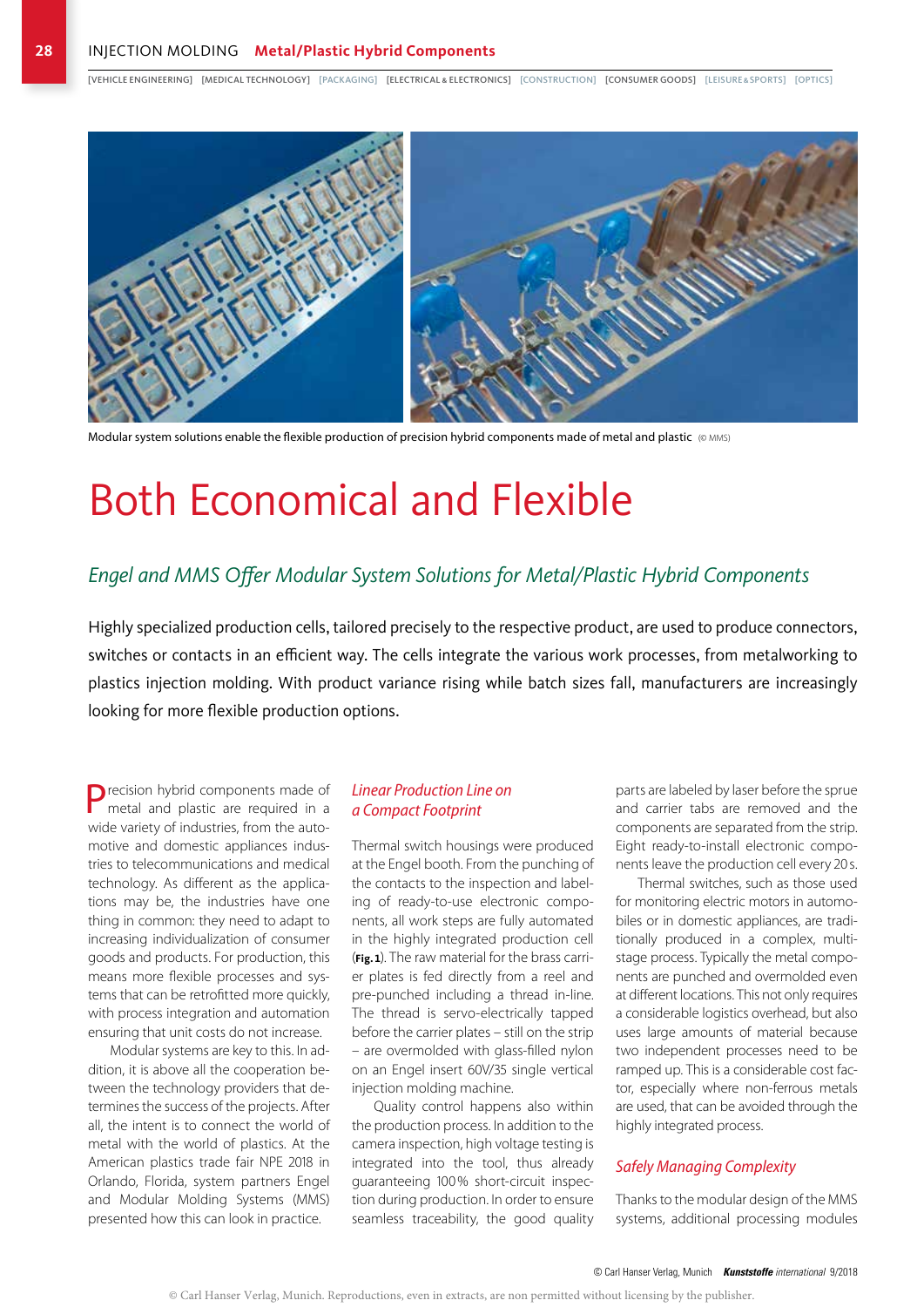can be easily integrated, for example, for resistance or laser welding, riveting, assembly or cleaning of the parts. Regardless of the number of modules, the entire process can be visualized and controlled via the CC300 control unit on the insert machine (**Fig.2**). This is an essential feature of the integrated solutions, as it considerably reduces complexity and ensures simple and safe operation of the entire process. A handheld operator panel is also available for setup and manual work.

The production cell presented at NPE is an example of a linear production line that is mainly used for reel-to-reel production when no further handling systems and robots are required. The carrier strip, known as a lead frame, handles transportation from one module to the next. At the end of the manufacturing process, the hybrid components are separated from the lead frame and the remaining metal strip is usually rewound.

The injection molding machine is located between the various metalworking modules. This linear arrangement makes the system particularly clear and simplifies operation. In addition, the linear arrangement enables particularly compact systems and thus supports the trend towards greater productivity per unit of area. In many companies, floorspace has already become an important gage of efficiency.

#### *Radial Arrangement with Rotary Table Machine for Short Cycle Times*

In contrast, radial or transfer systems are used where the hybrid components must not be attached to a carrier strip, or the metal parts are significantly smaller than the plastic components. The core of these production lines are injection molding machines equipped with a multi-station rotary table that allow the overmolded finished parts to be removed and new metal inserts to be placed in the mold at the same time.

Usually the preparatory machining modules are arranged to the left of the injection molding machine, and the modules for the downstream processes such as quality assurance and marking are arranged to the right. The handling system is located in between. Linear robots – also with multiple x- or z-axes – keep the layout particularly clear. Depending on the application and prod-



Fig. 1. The raw material for manufacturing thermal switch housings is fed directly from the reel and pre-punched, including thread tapping, in-line (© Engel/MMS)

uct, Scara and articulated robots are often used. The radial arrangement allows the modules upstream and downstream of the injection molding step to be quickly converted or supplemented.

Manufacturing of four-pin plug inserts, for example (**Fig.3**), requires a radial system concept. The pre-punched and galvanized strip with gold-plated contact area is unwound from a coil by means of an automatic swivel winder. The swivel winder supports replacement of the strip during operation. The coil can be changed within a very short time without damaging the plastic material thermally.

In the cam-controlled punching and bending module, the connecting webs are cut and the contacts bent. Subsequent joining and sealing in the injection mold requires a particularly high degree of precision, which is ensured by feeding the parts on a carrier strip. In addition, bending the parts immediately before overmolding has the advantage that stress fluctuations in the strip can still be compensated for.

The total of 32 contacts  $(4 \times 8)$  are separated in the punching tool and inserted into the injection mold by an robot in Scara design (Engel easix). The Engel insert 60V/35 XS injection molding machine has two bottom mold halves on the rotary table for inserting the next set of contacts while the parts are being overmolded. Parallel operation reduces the cycle time and avoids energy losses, as the clamping unit only needs to be opened briefly each time.

Eight plug inserts are produced per shot, and then removed by an Engel vi-

per 6 linear robot. Visual quality control takes place immediately after part removal. The camera is installed on the robot gripper for this purpose. The robot transfers the parts to a rotary table, which serves as a buffer for the subsequent checking and assembly processes. With its eight stations, the rotary table integrates the assembly of sealing elements, various camera and laser testing stations and the required repositioning steps.

Eight parts are produced in 24 s. The finished component parts are transferred to a tray server by a servo handling system and the filled trays are stored and »



Fig. 2. Regardless of the number of modules, the entire process can be visualized and controlled via the CC300 control unit on the insert machine (© Engel)